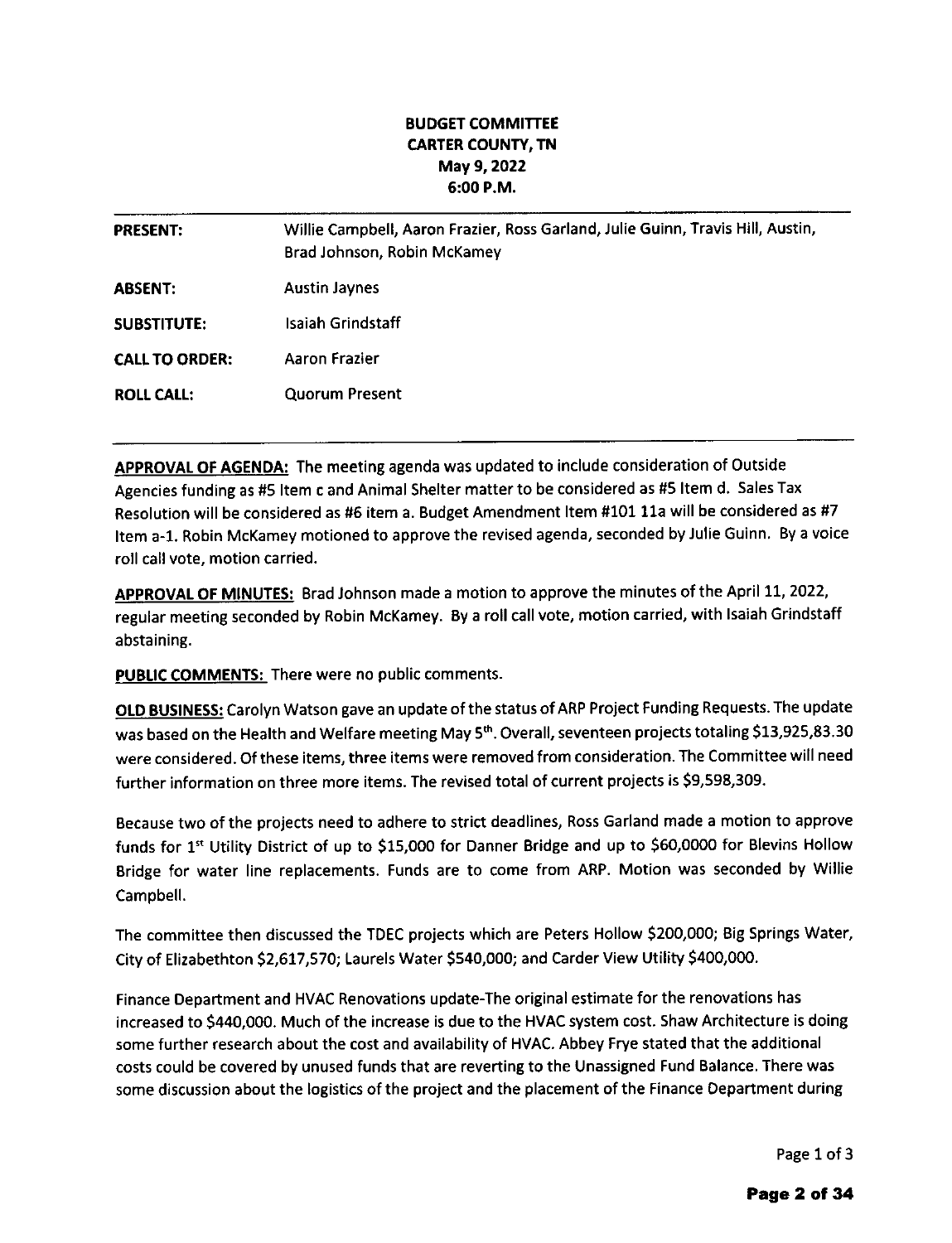this time. A budget amendment is included in those proposed in #101 BA11 to fund the difference in the original estimate and the current estimate.

Outside Agencies- During the Budget Hearing April 28<sup>th</sup>, committee members agreed to a list of agencies to receive funding. There was no further discussion on the topic. Motion was made from the floor by Ross Garland and seconded by Julie Guinn to approve total funding for Outside Agencies in the amount of Sf,423,999. Those voting in favor were Willie Campbell, Ross Garland, Julie Guinn, Travis Hill, Brad Johnson, and lsaiah Grindstaff. Robin McKamey abstained. Motion carried.

There was some question about how excess funds for the Animal Shelter is supposed to be used, Josh Hardin stated that the bylaws of a proposed agreement between the city and county contained a provision for setting aside excess funds to be used to establish the Animal Shelter as a  $501(c)(3)$  so there was no vote by the County Commission to establish these funds. After some discussion, lsaiah Grindstaff made a motion seconded by Julie Guinn to allow set aside excess revenues and unexpended funds from the Animal Shelter into a reserve account in anticipation that the Animal Shelter will become a 501 (c)(3), with the reserve account to be capped at 5250,000. These funds will be placed in a reserve account for this fiscal year. Then a separate fund will be created to account for the Animal Shelter. Requests for funds from this account would come before the budget committee for approval. Those voting in favor were Willie Campbell, Aaron Frazier, Ross Garland, Julie Guinn, Travis Hill, lsaiah Grindstaff, Brad Johnson, and Robin McKamey. There were no dissenting votes. Motion carried.

NEW BUSINESS: Josh Hardin brought to the Committee's attention the 2008 Resolution for transfer of the LOST revenue collected by the County. The Resolution is in keeping with statute, which mandates that 50% of this revenue go to the school systems based on student census, and the other 50% be retained by the County. Beginning July 1, 2021, the County kept 100% of the additional .50% increase of Local Option Sales Tax (revenue), which is not in keeping with Tennessee statute. He recommended that the County revert to the original Resolution of 2008. Travis Hill made a motion from the floor to revert to the original 2008 Resolution on Local Option Sales Tax and correct the current year and future disbursements . Motion was seconded by Robin McKamey. Those voting in favor were Willie Campbell, Aaron Frazier, Ross Garland, Julie Guinn, Travis Hill, lsaiah Grindstaff,

## BUDGET AMENDMENTS:

Budget amendments were presented by Audra Gerty. She stated that there would be more than usual this month and next month due to year end. The following Budget amendments were approved:

Julie Guinn made a motion seconded by Robin McKamey to approve County Fund f101 budget amendment #11 (items #1-17) for a total of \$276,586.61, with \$72,403.01 coming from Fund Balance, and S55,669.99 being returned to Unassigned Fund Balance. Motion passed unanimously.

lsaiah Grindstaff made a motion seconded by Travis Hill to approve County Fund #101 budget amendment f11a for a total of S2,000 funds within the Mayor's budget. Motion passed unanimously.

Ross Garland made a motion seconded by Willie Campbell to approve Solid Waste Fund #116 budget amendment #4 for \$18,500 to transfer funds within the Solid Waste / Sanitation budget for completion of the recycle center. Motion passed unanimously.

Page 2 of 3